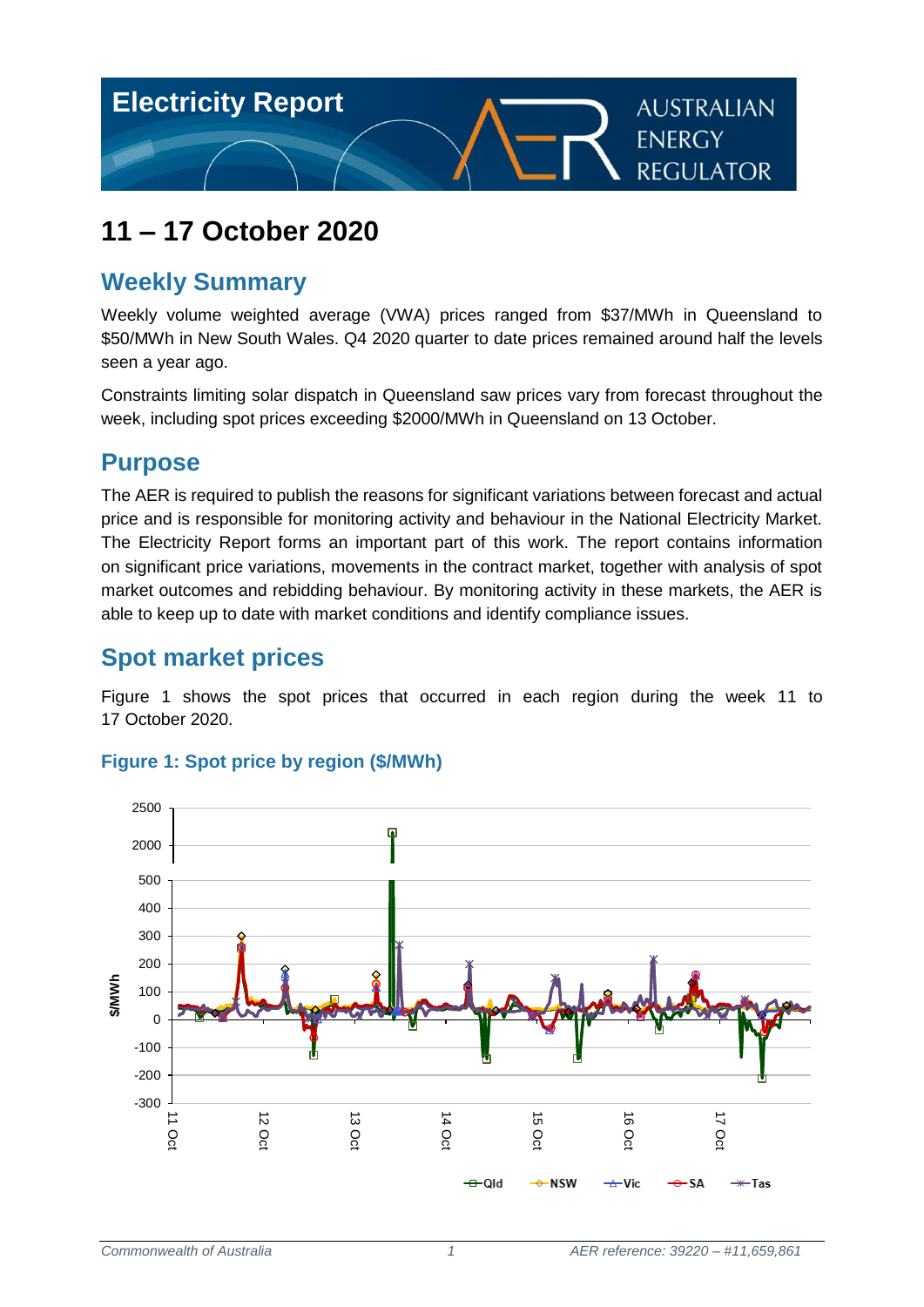[Figure 2](#page-1-0) shows the volume weighted average (VWA) prices for the current week (with prices shown in [Table 1\)](#page-1-1) and the preceding 12 weeks, as well as the VWA price over the previous 3 financial years.



#### <span id="page-1-0"></span>**Figure 2: Volume weighted average spot price by region (\$/MWh)**

#### <span id="page-1-1"></span>**Table 1: Volume weighted average spot prices by region (\$/MWh)**

| <b>Region</b>       | Qld | <b>NSW</b> | <b>Vic</b> | <b>SA</b> | <b>Tas</b> |
|---------------------|-----|------------|------------|-----------|------------|
| Current week        | 37  | 50         | 46         | 46        | 40         |
| Q4 2019 (QTD)       | 73  | 109        | 113        | 76        | 119        |
| Q4 2020 (QTD)       | 34  | 55         | 44         | 35        | 30         |
| 18-19 financial YTD | 67  | 90         | 104        | 81        | 76         |
| 19-20 financial YTD | 34  | 49         | 53         | 45        | 48         |

Longer-term statistics tracking average spot market prices are available on the AER website.

## **Spot market price forecast variations**

The AER is required under the National Electricity Rules to determine whether there is a significant variation between the forecast spot price published by the Australian Energy Market Operator (AEMO) and the actual spot price and, if there is a variation, state why the AER considers the significant price variation occurred. It is not unusual for there to be significant variations as demand forecasts vary and participants react to changing market conditions. A key focus is whether the actual price differs significantly from the forecast price either four or 12 hours ahead. These timeframes have been chosen as indicative of the time frames within which different technology types may be able to commit (intermediate plant within four hours and slow start plant within 12 hours).

There were 275 trading intervals throughout the week where actual prices varied significantly from forecasts. This compares to the weekly average in 2019 of 204 counts and the average in 2018 of 199. Reasons for the variations for this week are summarised in [Table 2.](#page-2-0) Based on AER analysis, the table summarises (as a percentage) the number of times when the actual price differs significantly from the forecast price four or 12 hours ahead and the major reason for that variation. The reasons are classified as availability (which means that there is a change in the total quantity or price offered for generation), demand forecast inaccuracy, changes to network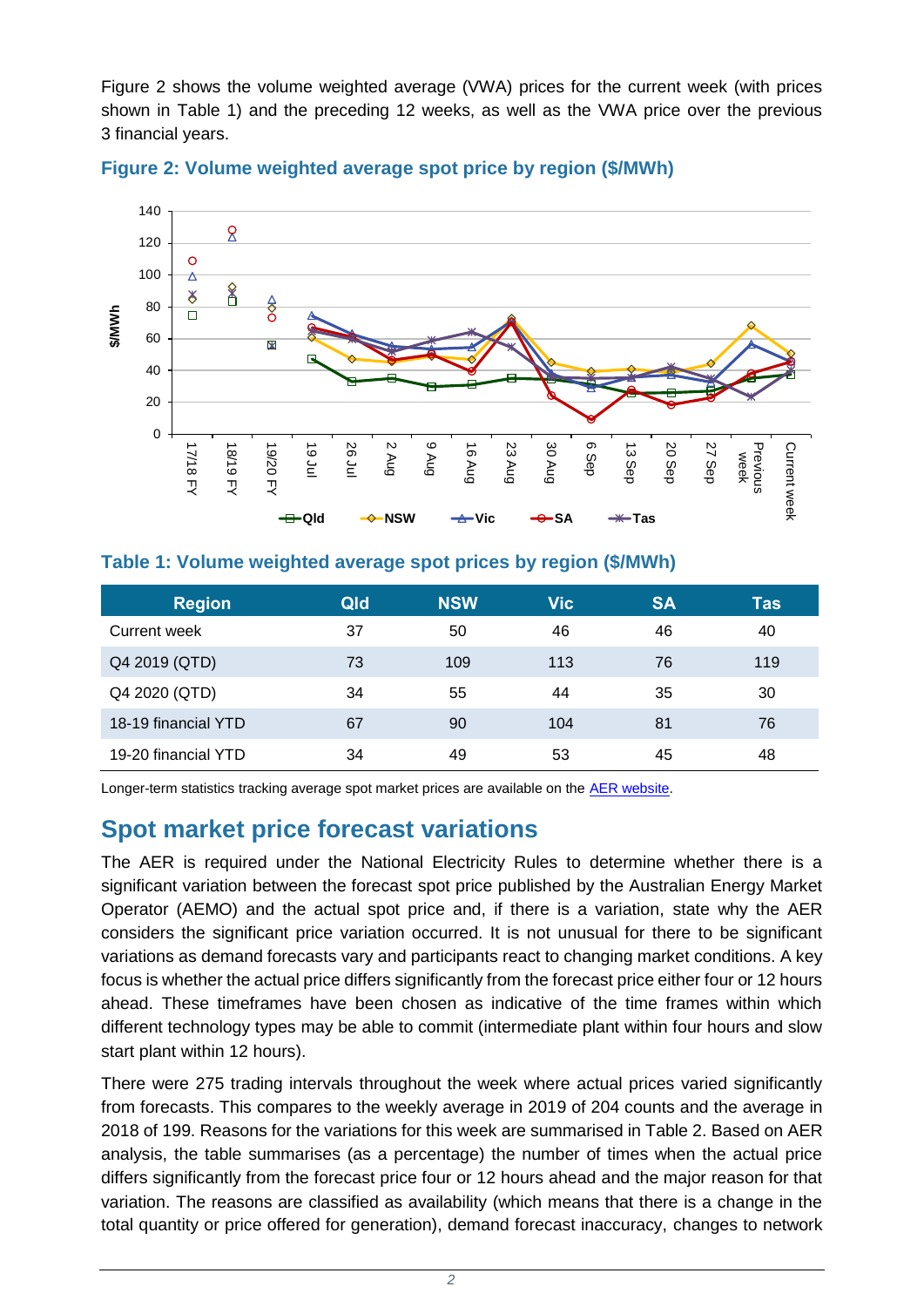capability or as a combination of factors (when there is not one dominant reason). An instance where both four and 12 hour ahead forecasts differ significantly from the actual price will be counted as two variations.

<span id="page-2-0"></span>

|  |  | Table 2: Reasons for variations between forecast and actual prices |  |  |  |
|--|--|--------------------------------------------------------------------|--|--|--|
|  |  |                                                                    |  |  |  |

|                           | <b>Availability</b> | <b>Demand</b> | <b>Network</b> | <b>Combination</b> |
|---------------------------|---------------------|---------------|----------------|--------------------|
| % of total above forecast |                     | 25            |                |                    |
| % of total below forecast | 19                  | 41            |                | 13                 |

Note: Due to rounding, the total may not be 100 per cent.

# **Generation and bidding patterns**

The AER reviews generator bidding as part of its market monitoring to better understand the drivers behind price variations. [Figure 3](#page-2-1) to [Figure 7](#page-4-0) show the total generation dispatched and the amounts of capacity offered within certain price bands for each 30 minute trading interval in each region.



#### <span id="page-2-1"></span>**Figure 3: Queensland generation and bidding patterns**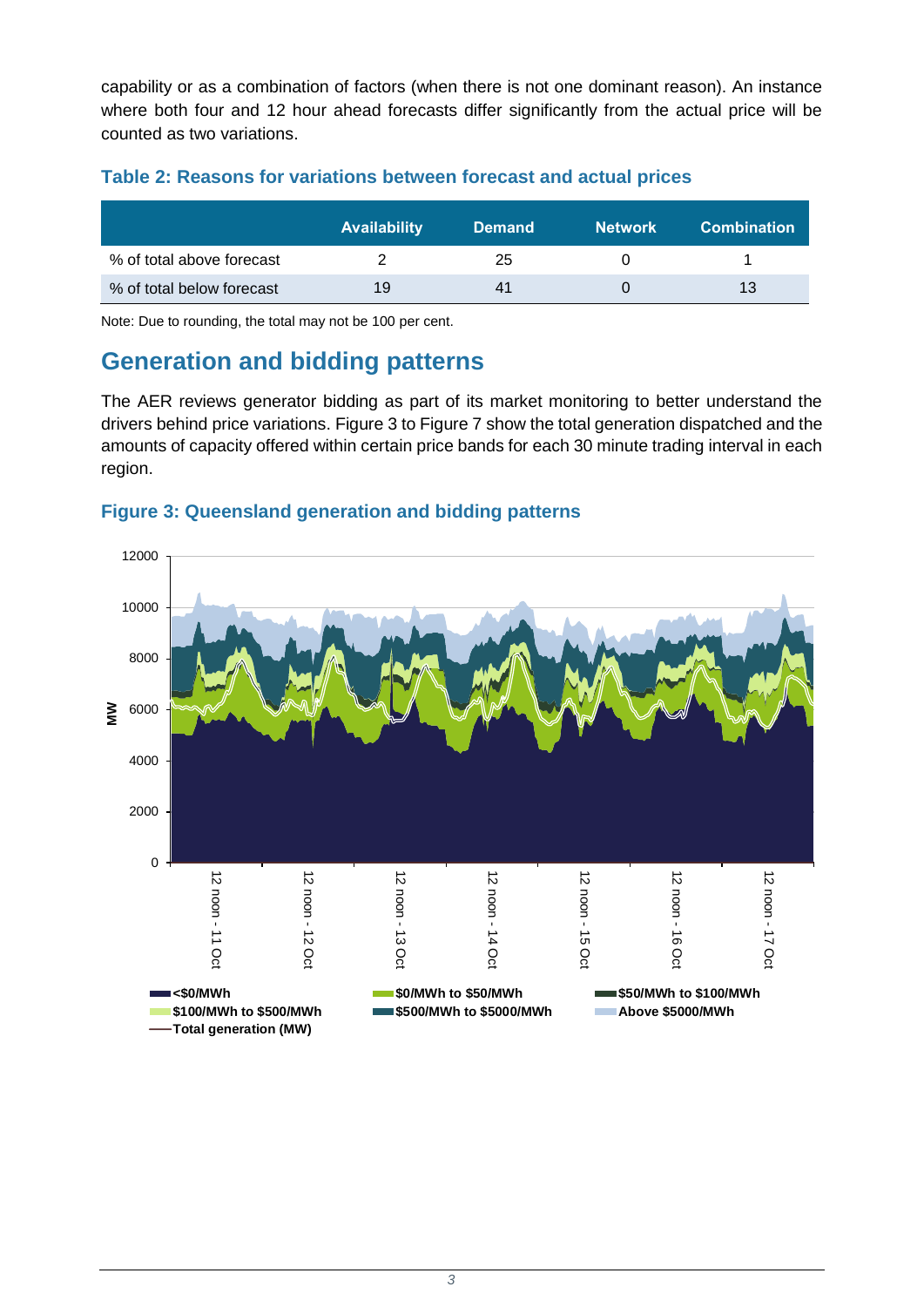





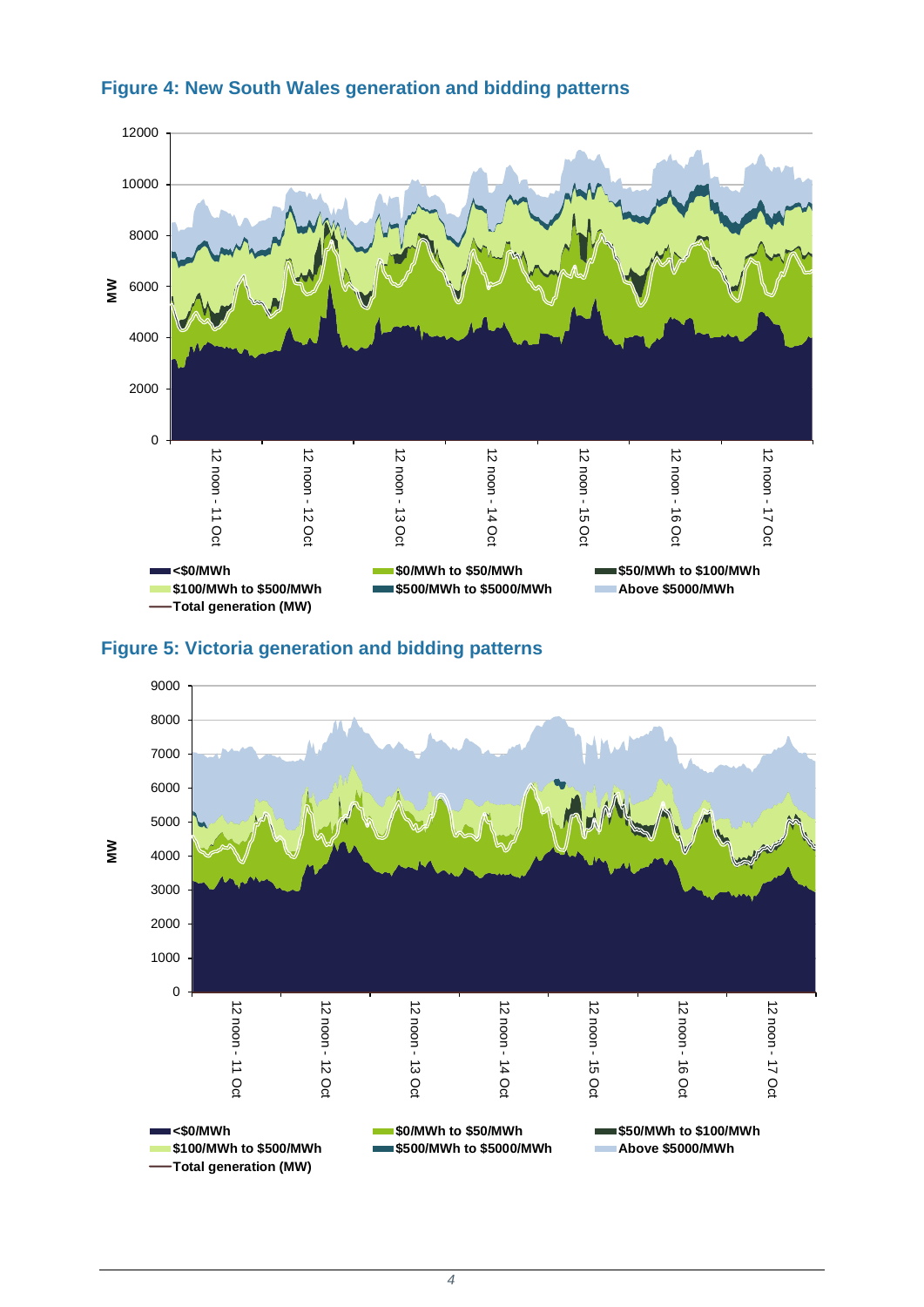

#### **Figure 6: South Australia generation and bidding patterns**

<span id="page-4-0"></span>

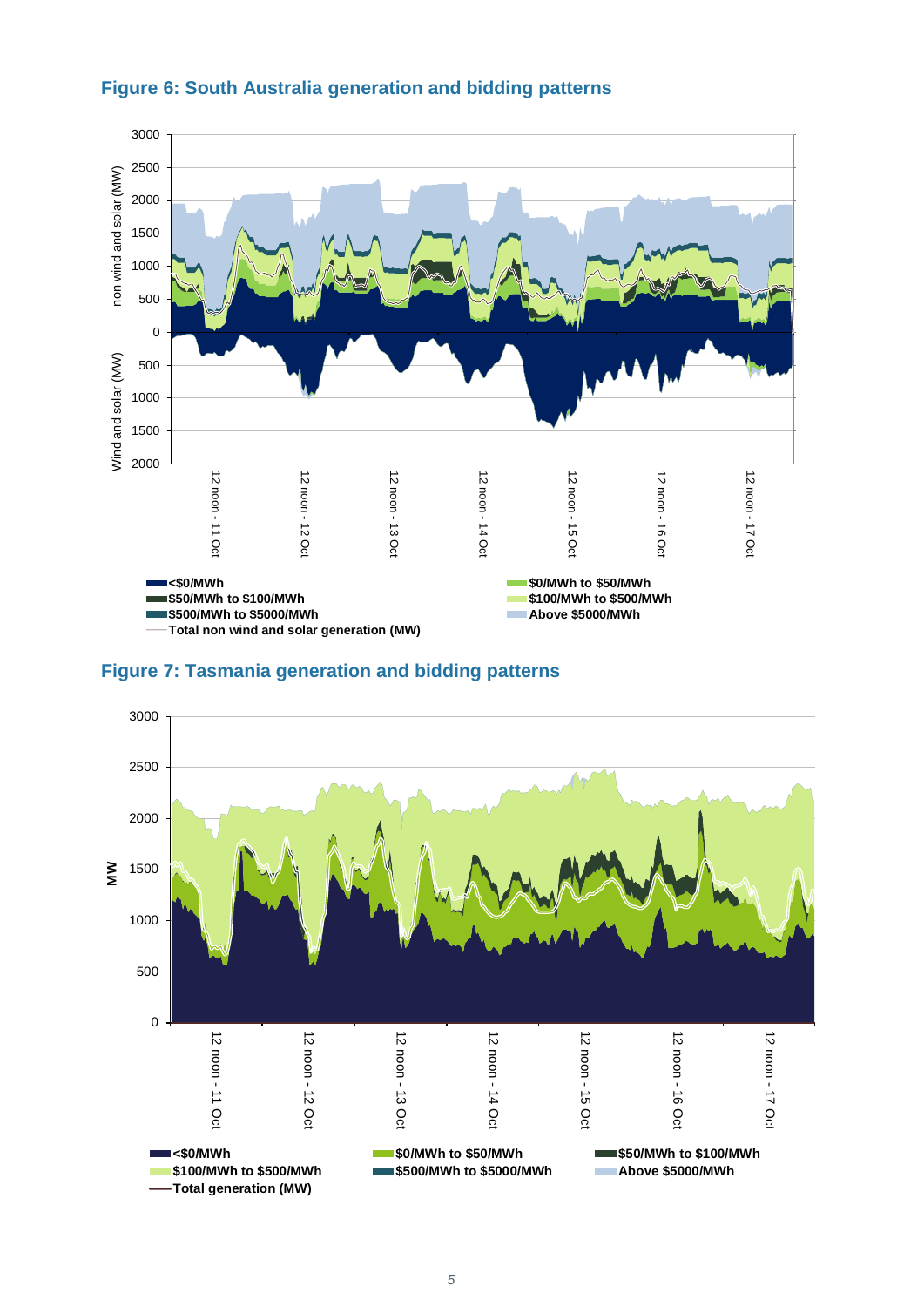# **Frequency control ancillary services markets**

Frequency control ancillary services (FCAS) are required to maintain the frequency of the power system within the frequency operating standards. Raise and lower regulation services are used to address small fluctuations in frequency, while raise and lower contingency services are used to address larger frequency deviations. There are six contingency services:

- fast services, which arrest a frequency deviation within the first 6 seconds of a contingent event (raise and lower 6 second)
- slow services, which stabilise frequency deviations within 60 seconds of the event (raise and lower 60 second)
- delayed services, which return the frequency to the normal operating band within 5 minutes (raise and lower 5 minute) at which time the five minute dispatch process will take effect.

The Electricity Rules stipulate that generators pay for raise contingency services and customers pay for lower contingency services. Regulation services are paid for on a "causer pays" basis determined every four weeks by AEMO.

The total cost of FCAS on the mainland for the week was \$2 955 500 or around 2 per cent of energy turnover on the mainland.

The total cost of FCAS in Tasmania for the week was \$415 000 or less than 6 per cent of energy turnover in Tasmania.

[Figure 8](#page-5-0) shows the daily breakdown of cost for each FCAS for the NEM, as well as the average cost since the beginning of the previous financial year.



#### <span id="page-5-0"></span>**Figure 8: Daily frequency control ancillary service cost**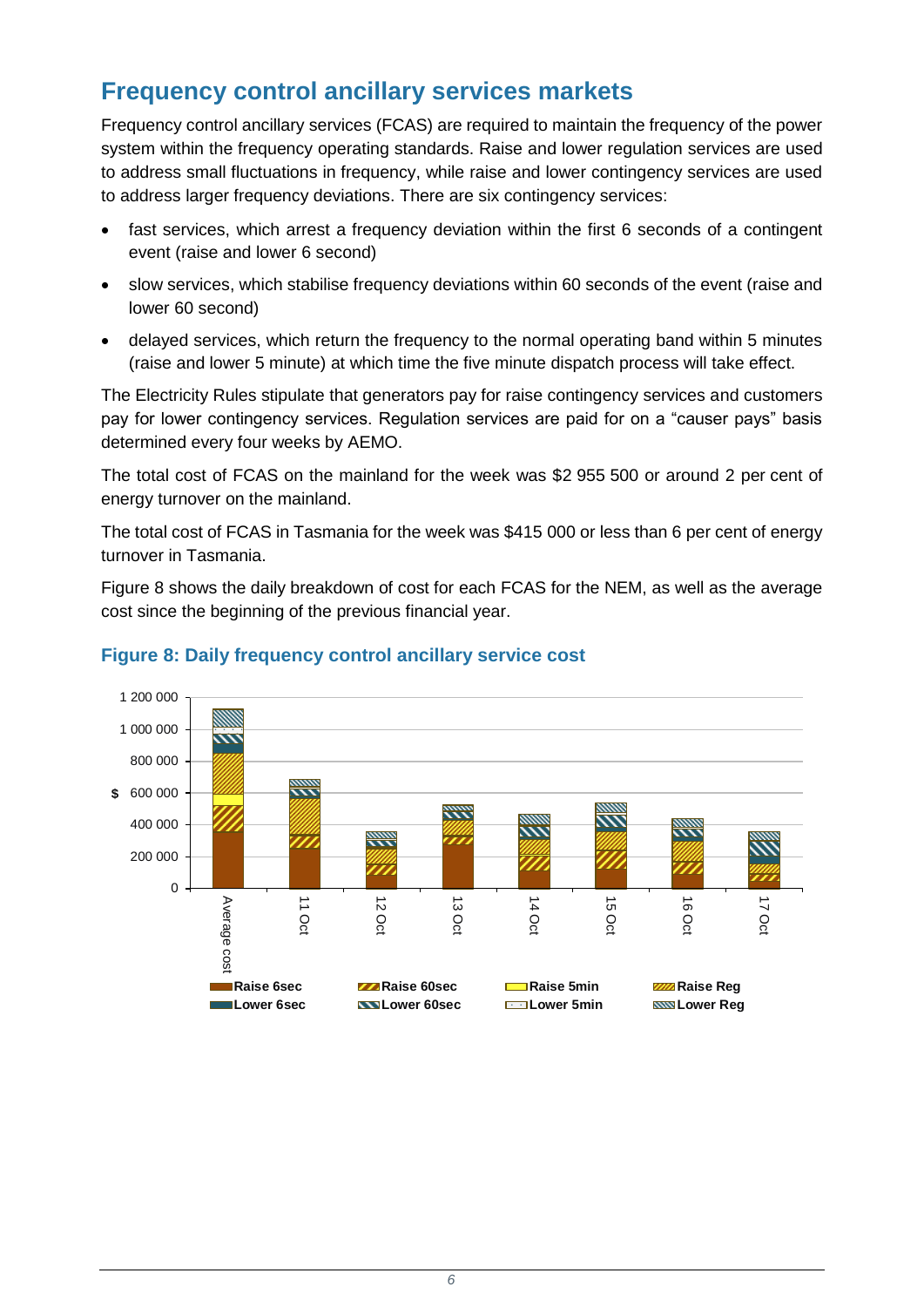# **Detailed market analysis of significant price events**

## Mainland

There was one occasion where the Mainland spot price was greater than three times the New South Wales weekly average price of \$60/MWh and above \$250/MWh. The New South Wales price is used as a proxy for the NEM.

#### **Sunday, 11 October**

#### **Table 3: Price, Demand and Availability**

| Time    | Price (\$/MWh) |                  |                     | Demand (MW) |      |                                       | Availability (MW) |      |                                       |
|---------|----------------|------------------|---------------------|-------------|------|---------------------------------------|-------------------|------|---------------------------------------|
|         | Actual         | 4 hr<br>forecast | $12$ hr<br>forecast | Actual      | 4 hr | 12 <sub>hr</sub><br>forecast forecast | Actual            | 4 hr | 12 <sub>hr</sub><br>forecast forecast |
| 6.30 pm | 299.93         | 299.99           | 299.99              |             |      | 20 652 20 393 20 352 26 939 27 170    |                   |      | 26 957                                |

Prices were aligned across mainland regions and were close to forecast.

## **Queensland**

There was one occasion where the spot price in Queensland was greater than three times the Queensland weekly average price of \$37/MWh and above \$250/MWh and there were seven occasions where the spot price was below -\$100/MWh.

### **Monday, 12 October**

#### **Table 4: Price, Demand and Availability**

| Time              | Price (\$/MWh) |                  |                     |        | Demand (MW) |                                       |        | Availability (MW) |                             |  |
|-------------------|----------------|------------------|---------------------|--------|-------------|---------------------------------------|--------|-------------------|-----------------------------|--|
|                   | Actual         | 4 hr<br>forecast | $12$ hr<br>forecast | Actual | 4 hr        | 12 <sub>hr</sub><br>forecast forecast | Actual | <b>4 hr</b>       | 12 hr<br>'forecast Torecast |  |
| $1.30 \text{ pm}$ | -128.20        | 33.73            | 33.73               | 5429   | 5162        | 5232                                  | 9469   | 9099              | 9574                        |  |

Demand was 267 MW higher than forecast, while availability was 370 MW higher than forecast, four hours prior. Higher than forecast availability was due to higher than forecast generation priced below -\$900/MWh.

At 1.10 pm, constraints managing system strength in Queensland, which limited the dispatch of several solar farms, stopped binding. This resulted in an additional 350 MW of solar capacity priced at the floor being made available. As a result, the price fell to the floor for one dispatch interval and in response, participants rebid over 1200 MW of capacity from the price floor to higher prices.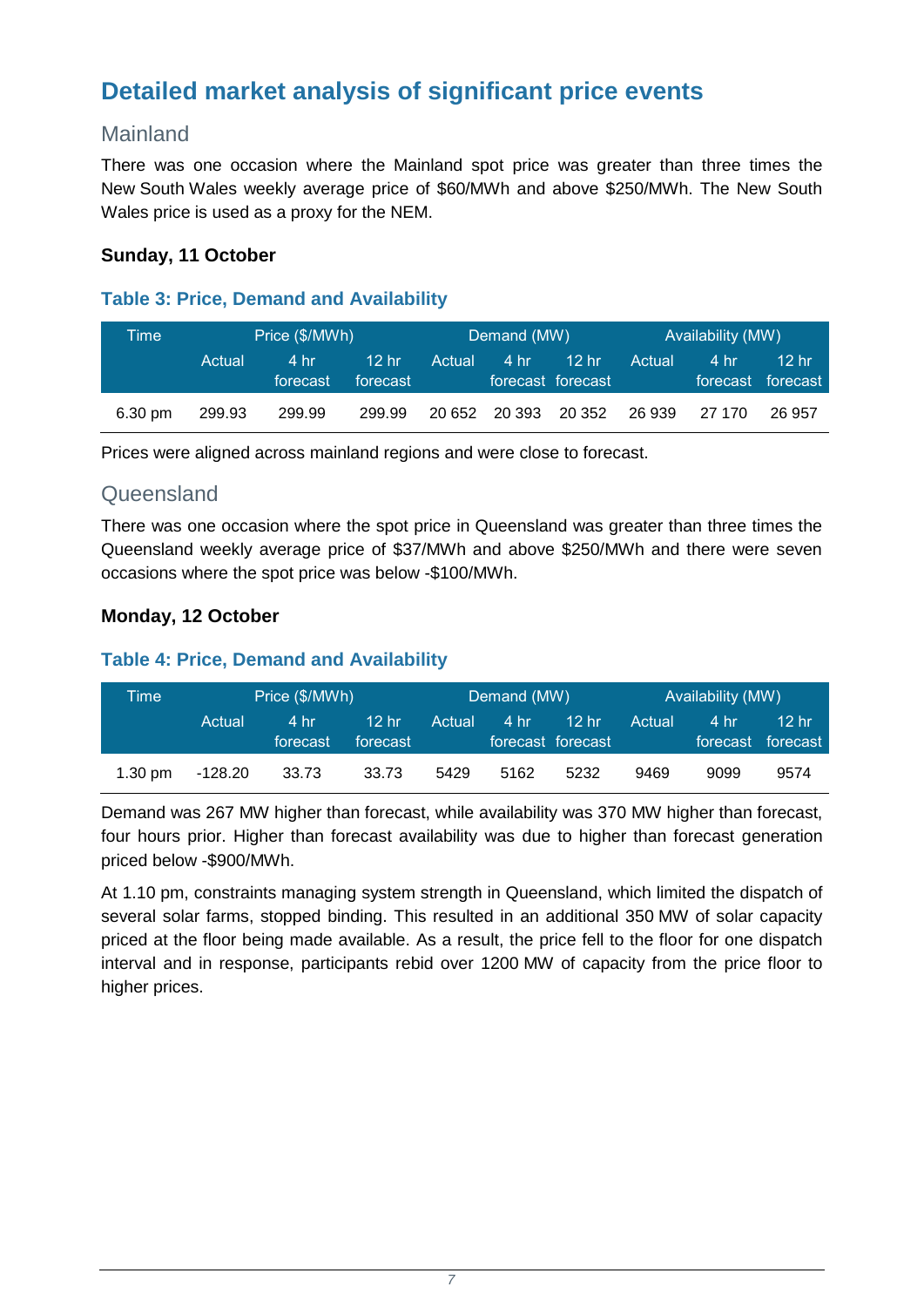### **Tuesday, 13 October**

| Time            | Price (\$/MWh) |                  |                              | Demand (MW) |      |                                                | Availability (MW) |      |                             |
|-----------------|----------------|------------------|------------------------------|-------------|------|------------------------------------------------|-------------------|------|-----------------------------|
|                 | Actual         | 4 hr<br>forecast | 12 <sub>hr</sub><br>forecast | 'Actual     | 4 hr | 12 <sub>hr</sub><br>forecast forecast <b>b</b> | Actual            | 4 hr | 12 hr.<br>forecast forecast |
| $10 \text{ am}$ | 2178.89        | 22.75            | 18.75                        | 5078        | 4966 | 4973                                           | 9821              | 9982 | 10 017                      |

**Table 5: Price, Demand and Availability**

Demand was 112 MW higher than forecast while availability was 161 MW lower than forecast, four hours prior. Lower than forecast availability was due to lower than forecast wind and solar generation, and rebids by Yarwun and Oakey which removed over 200 MW of capacity due to plant issues.

At 9.45 am, constraints managing system strength in Queensland bound, limiting the dispatch of several solar farms. As a result, 530 MW of solar capacity, mostly priced below \$0/MWh, was made unavailable. This drove the price to reach the price cap for one dispatch interval.

#### **Wednesday, 14 October**

#### **Table 6: Price, Demand and Availability**

| Time            |           | Price (\$/MWh)   | Demand (MW)                  |        |      | Availability (MW)                     |        |                  |                   |
|-----------------|-----------|------------------|------------------------------|--------|------|---------------------------------------|--------|------------------|-------------------|
|                 | Actual    | 4 hr<br>forecast | 12 <sub>hr</sub><br>forecast | Actual | 4 hr | 12 <sub>hr</sub><br>forecast forecast | Actual | 4 hr<br>forecast | 12 hr<br>forecast |
| $10 \text{ am}$ | -133.47   | 25.71            | -434.45                      | 5400   | 5049 | 4994                                  | 9859   | 10 078           | 10 147            |
| 11 am           | $-141.54$ | 25.41            | $-1000$                      | 5232   | 4958 | 4942                                  | 10 119 | 10 133           | 10 192            |

For the 10 am and 11 am trading intervals, demand was between 274 MW and 351 MW higher than forecast, while availability was between 14 MW and 219 MW less than forecast, four hours prior. Lower than forecast availability was due to lower than forecast wind and solar generation and rebids by Yarwun and Coopers Gap Wind Farm removing nearly 70 MW due to plant issues.

At 9.55 am and 10.40 am, constraints managing system strength in Queensland, which limited the dispatch of several solar farms, stopped binding. This resulted in around 250 MW of solar capacity priced at the floor being made available. As a result, the price fell to the floor for one dispatch interval and in response, participants rebid over 670 MW from the price floor to higher prices.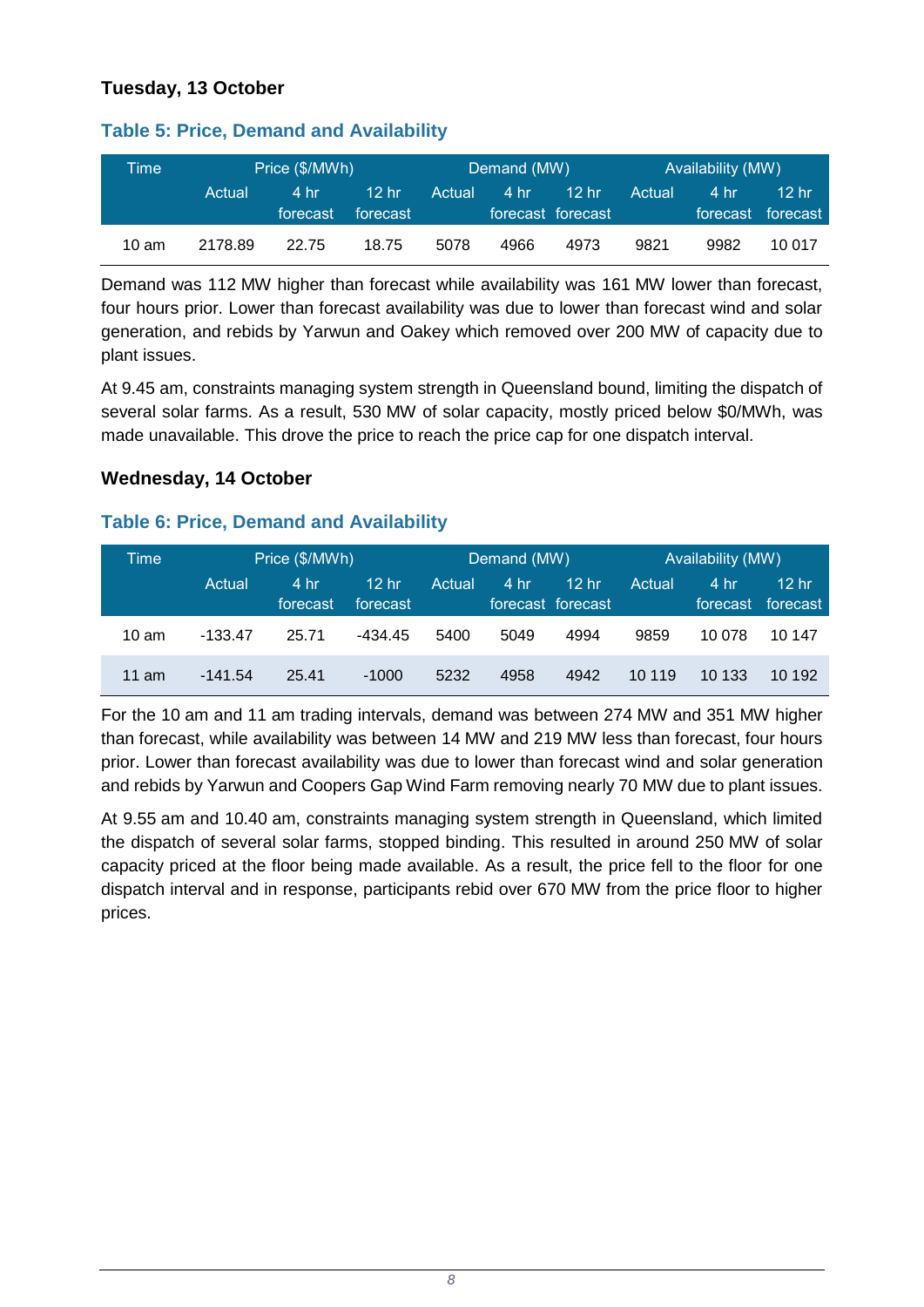### **Thursday, 15 October**

| Time       | Price (\$/MWh) |                  |                              | Demand (MW) |      |                               | Availability (MW) |                  |                              |
|------------|----------------|------------------|------------------------------|-------------|------|-------------------------------|-------------------|------------------|------------------------------|
|            | Actual         | 4 hr<br>forecast | 12 <sub>hr</sub><br>forecast | Actual      | 4 hr | $12$ hr.<br>forecast forecast | Actual            | 4 hr<br>forecast | 12 <sub>hr</sub><br>forecast |
| 11 am      | $-140.52$      | -434.45          | 25.41                        | 5015        | 4741 | 4834                          | 9447              | 9577             | 9705                         |
| $11.30$ am | $-135.28$      | $-46.89$         | 25.41                        | 4950        | 4742 | 4836                          | 9357              | 9515             | 9662                         |

#### **Table 7: Price, Demand and Availability**

For the 11 am trading interval, demand was 274 MW higher than forecast, while availability was 130 MW less than forecast, four hours prior. Less than forecast availability was due to less than forecast solar and wind generation and a rebid by Mt Stuart removing 138 MW from the price ceiling due to technical issues.

From 10.19 am onwards, Millmerran rebid nearly 100 MW of capacity from the price floor to prices above -\$72/MWh due to changes in forecast prices. This led to prices around \$25/MWh at the start of the trading interval. At 10.40 am, constraints managing system strength in Queensland stopped binding and limiting dispatch of solar farms. This resulted in an additional 223 MW of solar capacity priced at the floor being made available. As a result, the price fell to the floor for one dispatch interval. In response, participants rebid over 1000 MW of capacity from the price floor to prices above \$40/MWh. Prices remained above \$25/MWh for the remainder the interval.

For the 11.30 am trading interval, demand was 208 MW higher than forecast, while availability was 158 MW less than forecast, four hours prior. Less than forecast availability was due to less than forecast solar and wind generation. At 11.05 am, constraints managing system strength in Queensland, which limited the dispatch of several solar farms, stopped binding. This resulted in an additional 270 MW of solar capacity priced at the floor being made available. As a result, the price fell to the floor for one dispatch interval and in response, participants rebid over 1000 MW from the price floor to higher prices.

#### **Saturday, 17 October**

| Time       | Price (\$/MWh) |                  |                              |        | Demand (MW) |                                       |        | Availability (MW) |                   |  |
|------------|----------------|------------------|------------------------------|--------|-------------|---------------------------------------|--------|-------------------|-------------------|--|
|            | Actual         | 4 hr<br>forecast | 12 <sub>hr</sub><br>forecast | Actual | 4 hr        | 12 <sub>hr</sub><br>forecast forecast | Actual | 4 hr<br>forecast  | 12 hr<br>forecast |  |
| 6 am       | $-133.92$      | 45.74            | 39.77                        | 5030   | 5061        | 5056                                  | 9026   | 8866              | 8817              |  |
| $11.30$ am | $-210.39$      | $-1000$          | $-1000$                      | 4345   | 4256        | 4303                                  | 9986   | 9796              | 9358              |  |

#### **Table 8: Price, Demand and Availability**

For the 6 am trading interval, demand was close to forecast while availability was 160 MW higher than forecast, four hours prior. Higher than forecast availability was due to higher than forecast generation, most of which was priced below \$0/MWh. At 5.55 am exports from Queensland to New South Wales were reduced by 200 MW. With several generators ramp down constrained, the dispatch price fell to the floor for one dispatch interval.

For the 11.30 am trading interval, demand was 89 MW higher than forecast while availability was 190 MW higher than forecast. Higher than forecast availability was due to higher than forecast generation, most of which was priced below \$0/MWh. From 7 am onwards, participants rebid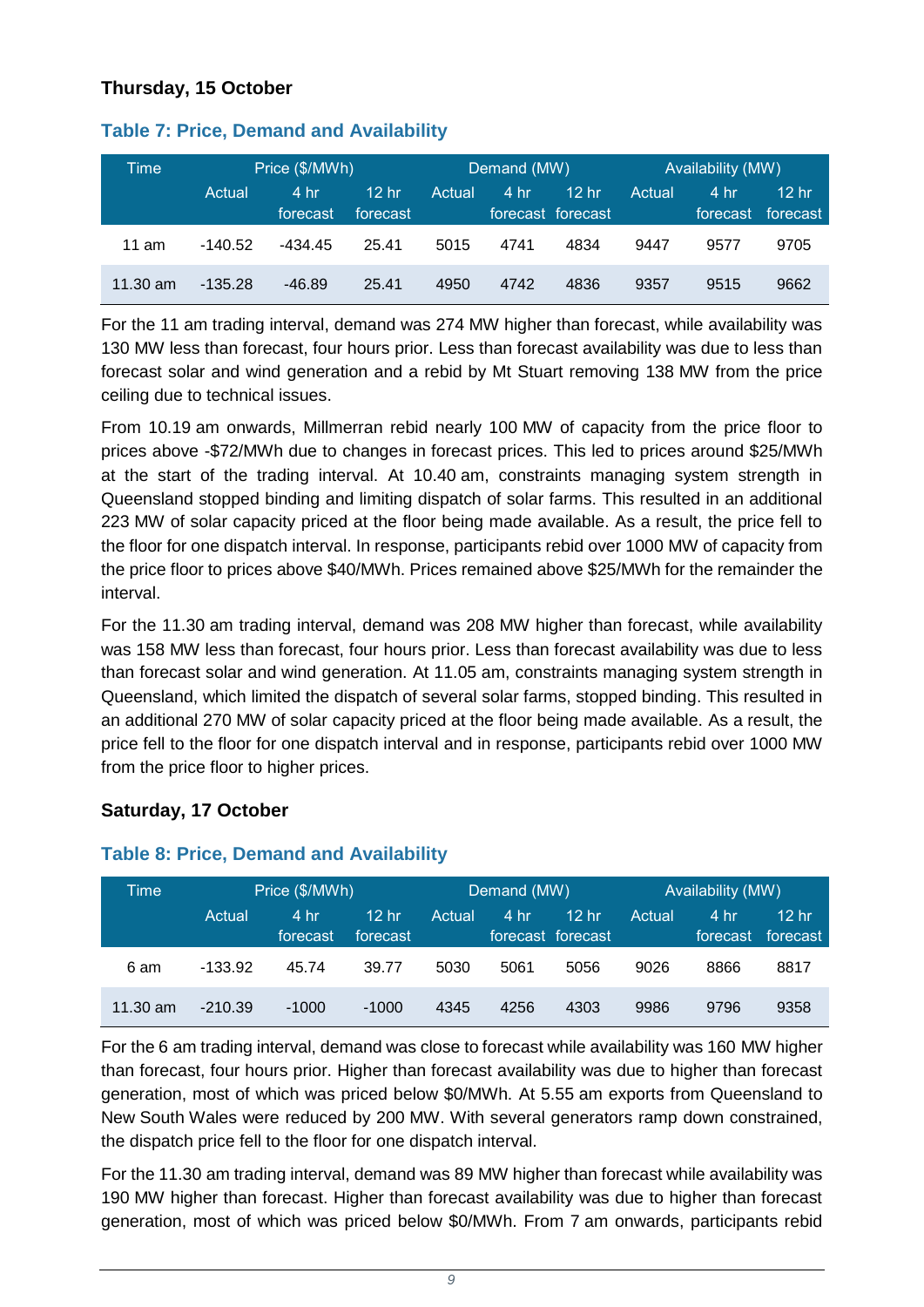over 400 MW from the price floor to higher prices due to changes in forecasts and plant issues, resulting in the prices above forecast. At 11.20 am, demand fell by 126 MW, resulting in the price falling to the floor as expected for one interval. In response, participants shifted nearly 300 MW from the floor to higher prices.

## Tasmania

There was one occasion where the spot price in Tasmania was greater than three times the Tasmania weekly average price of \$40/MWh and above \$250/MWh.

## **Tuesday, 13 October**

#### **Table 9: Price, Demand and Availability**

| Time'  | Price (\$/MWh) |                  |                              | Demand (MW) |      |                                       | Availability (MW) |      |                              |
|--------|----------------|------------------|------------------------------|-------------|------|---------------------------------------|-------------------|------|------------------------------|
|        | Actual         | 4 hr<br>forecast | 12 <sub>hr</sub><br>forecast | Actual      | 4 hr | 12 <sub>hr</sub><br>forecast forecast | Actual            | 4 hr | $12$ hr<br>forecast forecast |
| Midday | 267.75         | 16.65            | 11.60                        | 942         | 952  | 1051                                  | 2160              | 2164 | 2158                         |

Demand and availability were close to forecast four hours prior. A constraint managing raise 6 second FCAS requirements forced Basslink flows from Tasmania into Victoria throughout the trading interval. These flows were not forecast four hours prior. Additionally, a rebid by HydroTas at Bastyan at 9.29 am shifted 71 MW from prices below \$12/MWh to above \$400/MWh due to changes in forecast price. As a result, prices remained above \$226/MWh for most of the trading interval.

## **Financial markets**

[Figure 9](#page-9-0) shows for all mainland regions the prices for base contracts (and total traded quantities for the week) for each quarter for the next four financial years.

#### <span id="page-9-0"></span>**Figure 9: Quarterly base future prices Q4 2020 – Q3 2024**



Source. [ASXEnergy.com.au](https://asxenergy.com.au/)

[Figure 10](#page-10-0) shows how the price for each regional Q1 2021 base contract has changed over the last 10 weeks (as well as the total number of trades each week). The closing Q1 2020 and